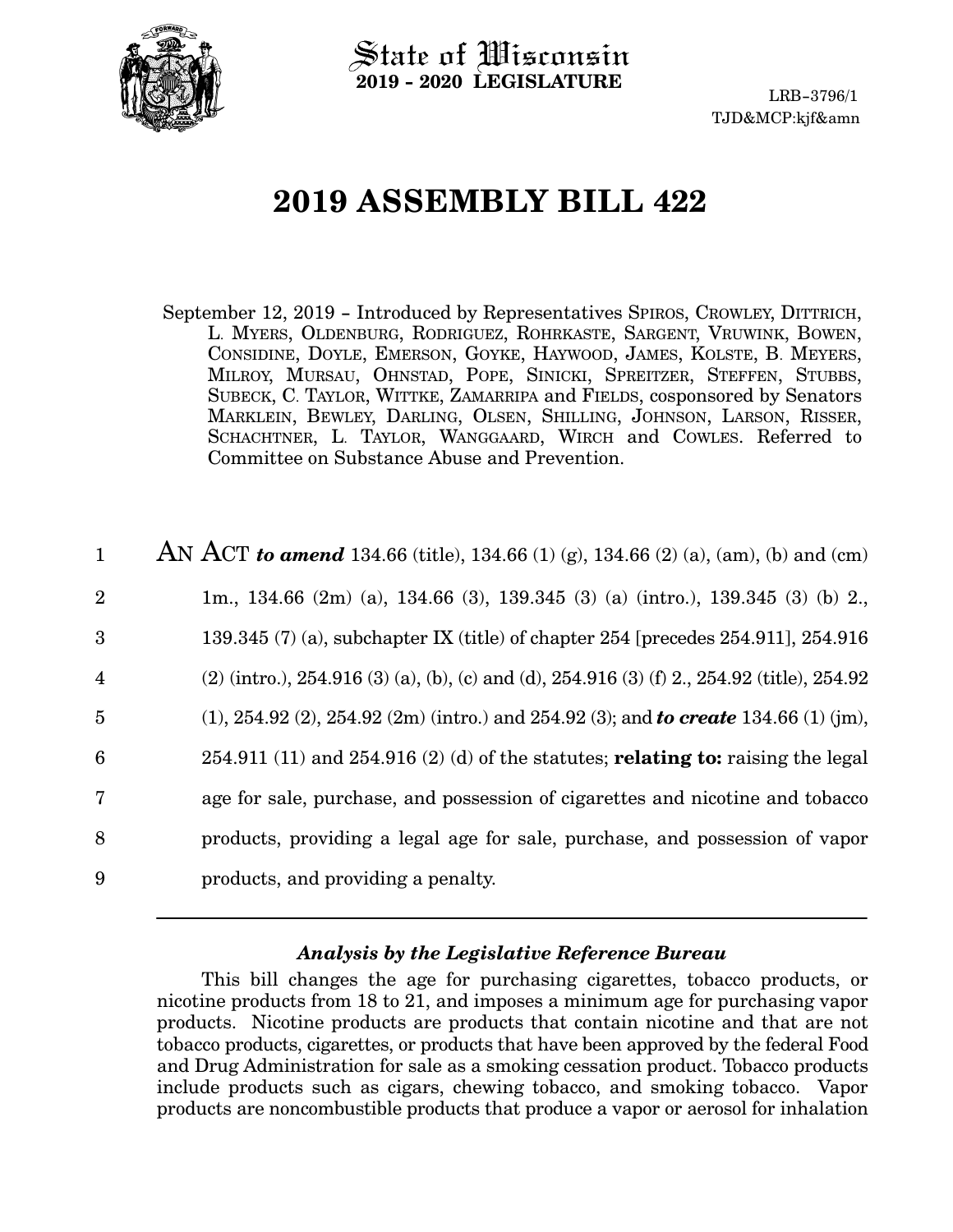### **ASSEMBLY BILL 422**

from the application of a heating element, regardless of whether the liquid or other substance contains nicotine.

Currently, no person under the age of 18 may purchase, attempt to purchase, possess, or falsely represent his or her age for the purpose of receiving any cigarette, nicotine product, or tobacco product with certain limited exceptions. Current law also prohibits any person from purchasing cigarettes, tobacco products, or nicotine products on behalf of a person who is under the age of 18 and subjects that purchaser to a penalty. Current law also prohibits a person from delivering a package of cigarettes unless the person making the delivery verifies that the person receiving the package is at least 18 years of age. The bill changes these ages from 18 to 21. The bill similarly prohibits the purchase of vapor products by or on behalf of a person under the age of 21.

Current law prohibits a retailer, manufacturer, distributor, jobber, subjobber, or independent contractor or an employee or agent of any of these persons from selling or providing cigarettes or tobacco or nicotine products to an individual who is under the age of 18 and from providing cigarettes or tobacco or nicotine products to any person for free unless the cigarettes or products are provided in a place where persons under 18 years of age are generally not permitted to enter. Current law also prohibits a retailer or vending machine operator from selling cigarettes or tobacco or nicotine products from a vending machine unless the retailer or vending machine operator ensures that no person under 18 years of age is present on or permitted to enter the premises where the machine is located. The bill changes these ages from 18 to 21. The bill similarly prohibits the sale or provision of vapor products to a person under the age of 21.

For further information see the *state* fiscal estimate, which will be printed as an appendix to this bill.

### *The people of the state of Wisconsin, represented in senate and assembly, do enact as follows:*

| $\mathbf 1$    | <b>SECTION 1.</b> 134.66 (title) of the statutes is amended to read:                           |
|----------------|------------------------------------------------------------------------------------------------|
| $\overline{2}$ | 134.66 (title) Restrictions on sale or gift of cigarettes or nicotine, vapor,                  |
| 3              | or tobacco products.                                                                           |
| $\overline{4}$ | <b>SECTION 2.</b> 134.66 (1) (g) of the statutes is amended to read:                           |
| $\overline{5}$ | 134.66 (1) (g) "Retailer" means any person licensed under s. 134.65 (1) and any                |
| 6              | <u>person that sells, exposes for sale, possesses with intent to sell, exchanges, barters,</u> |
| 7              | disposes of, or gives away any vapor products to any person not holding a license              |
| 8              | under s. 134.65 (1), 139.30 to 139.41, or 139.79.                                              |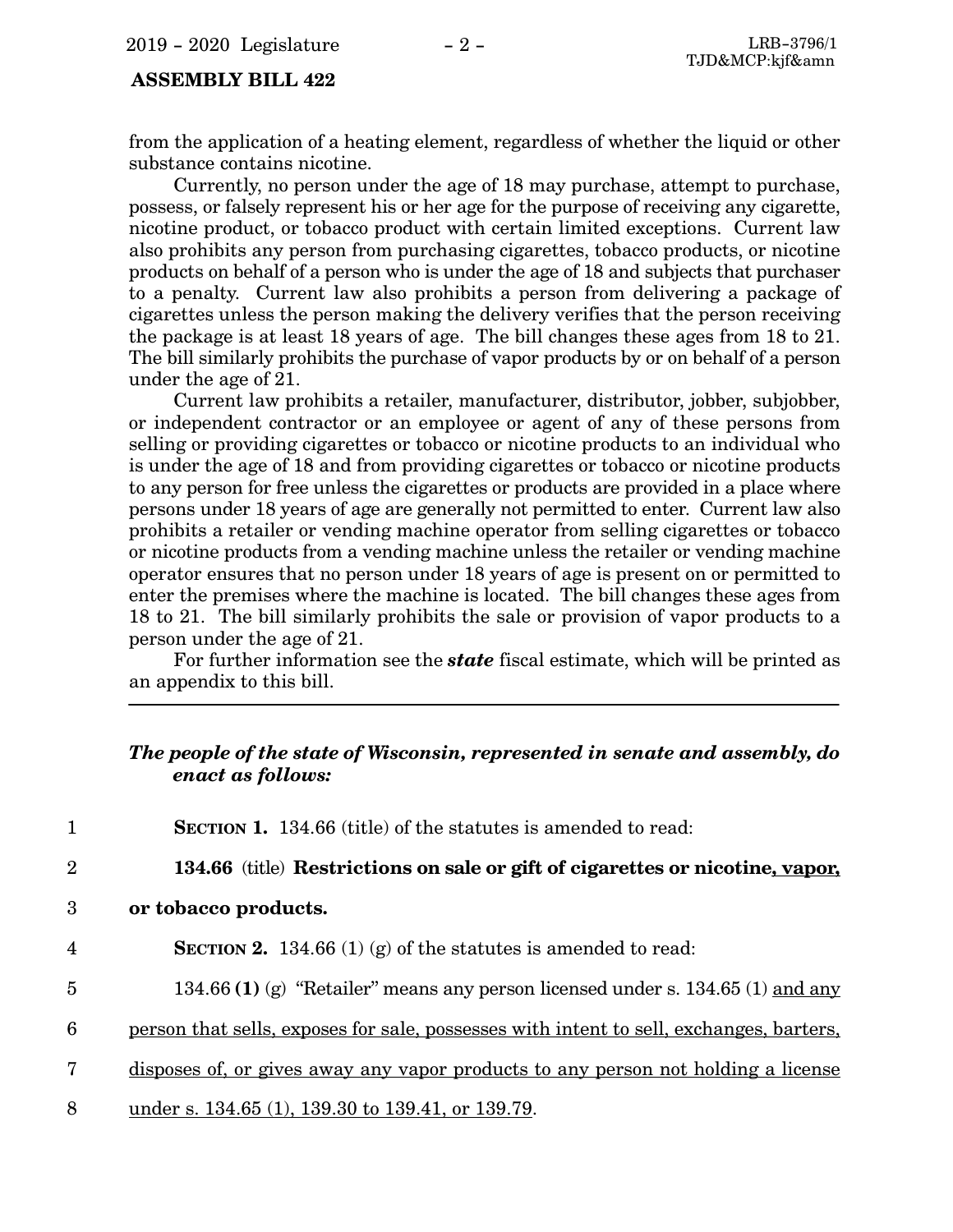**SECTION 3.** 134.66 (1) (im) of the statutes is created to read: 134.66 **(1)** (jm) "Vapor product" has the meaning given in s. 139.75 (14). **SECTION 4.** 134.66 (2) (a), (am), (b) and (cm) 1m. of the statutes are amended to read: 1 2 3 4

134.66 **(2)** (a) No retailer, direct marketer, manufacturer, distributor, jobber or subjobber, no agent, employee or independent contractor of a retailer, direct marketer, manufacturer, distributor, jobber or subjobber and no agent or employee of an independent contractor may sell or provide for nominal or no consideration cigarettes, nicotine products, or tobacco products, or vapor products to any person under the age of  $18 \underline{21}$ , except as provided in s. 254.92 (2) (a). A vending machine operator is not liable under this paragraph for the purchase of cigarettes, nicotine products, or tobacco products from his or her vending machine by a person under the age of 18 21 if the vending machine operator was unaware of the purchase. 5 6 7 8 9 10 11 12 13

(am) No retailer, direct marketer, manufacturer, distributor, jobber, subjobber, no agent, employee or independent contractor of a retailer, direct marketer, manufacturer, distributor, jobber or subjobber and no agent or employee of an independent contractor may provide for nominal or no consideration cigarettes, nicotine products, or tobacco products, or vapor products to any person except in a place where no person younger than 18 21 years of age is present or permitted to enter unless the person who is younger than 18 21 years of age is accompanied by his or her parent or guardian or by his or her spouse who has attained the age of  $1821$ years. 14 15 16 17 18 19 20 21 22

(b) 1. A retailer shall post a sign in areas within his or her premises where cigarettes or, tobacco products, or vapor products are sold to consumers stating that 23 24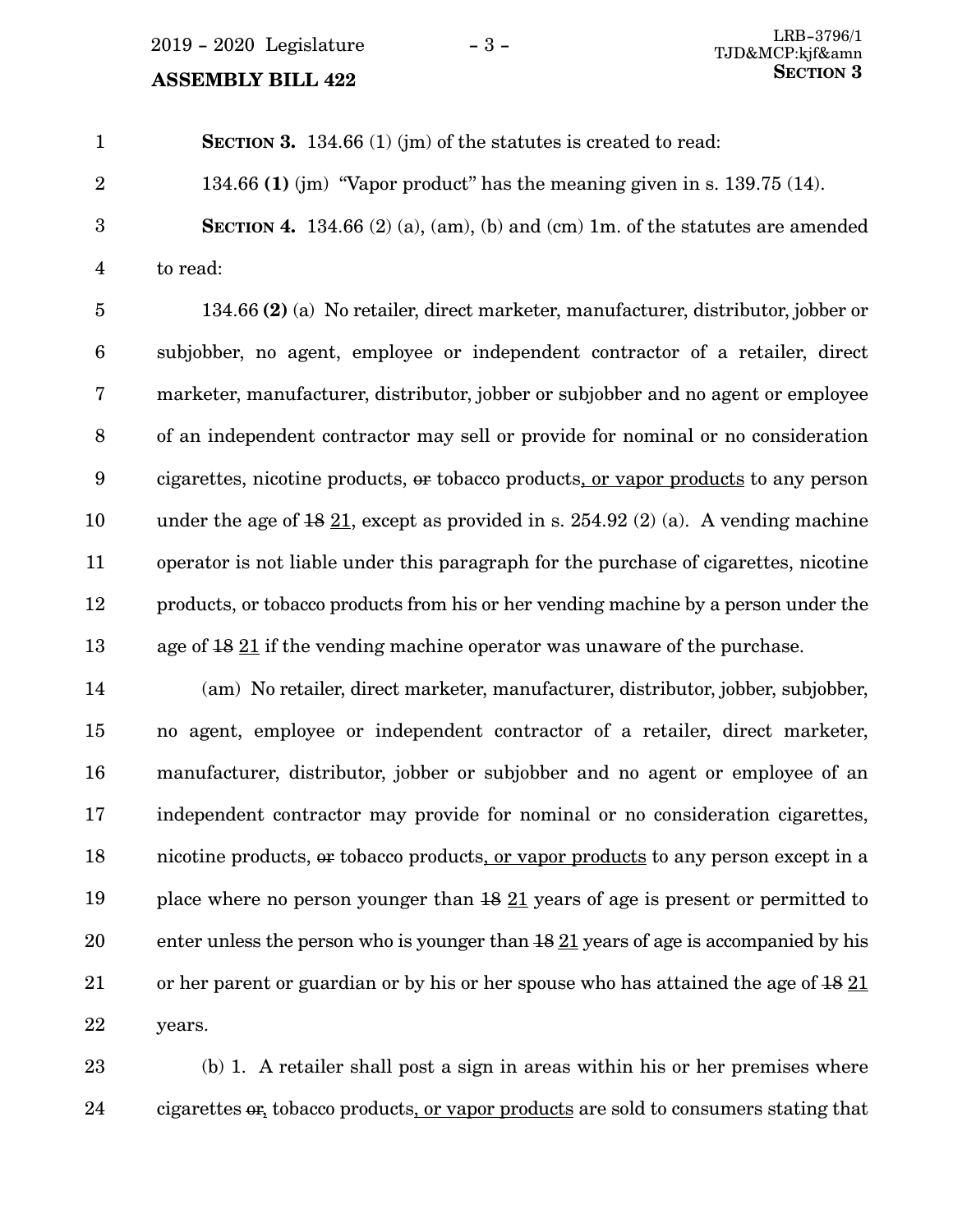2019 - 2020 Legislature - 4 - LRB-3796/1

### **ASSEMBLY BILL 422 SECTION 4**

| the sale of any cigarette or, tobacco product, or vapor product to a person under the |
|---------------------------------------------------------------------------------------|
| age of 48 21 is unlawful under this section and s. 254.92.                            |

2. A vending machine operator shall attach a notice in a conspicuous place on the front of his or her vending machines stating that the purchase of any cigarette or, tobacco product, or vapor product by a person under the age of 18 21 is unlawful under s. 254.92 and that the purchaser is subject to a forfeiture of not to exceed \$50. 3 4 5 6

(cm) 1m. A retailer or vending machine operator may not sell cigarettes  $\theta$ r, tobacco products, or vapor products from a vending machine unless the vending machine is located in a place where the retailer or vending machine operator ensures that no person younger than  $18\overline{21}$  years of age is present or permitted to enter unless he or she is accompanied by his or her parent or guardian or by his or her spouse who has attained the age of  $1821$  years. 7 8 9 10 11 12

**SECTION 5.** 134.66 (2m) (a) of the statutes is amended to read: 13

134.66 **(2m)** (a) Except as provided in par. (b), at the time that a retailer hires or contracts with an agent, employee, or independent contractor whose duties will include the sale of cigarettes, vapor products, or tobacco products, the retailer shall provide the agent, employee, or independent contractor with training on compliance with sub. (2) (a) and (am), including training on the penalties under sub. (4) (a) 2. for a violation of sub. (2) (a) or (am). The department of health services shall make available to any retailer on request a training program developed or approved by that department that provides the training required under this paragraph. A retailer may comply with this paragraph by providing the training program developed or approved by the department of health services or by providing a comparable training program approved by that department. At the completion of the training, the retailer and the agent, employee, or independent contractor shall sign a form provided by the 14 15 16 17 18 19 20 21 22 23 24 25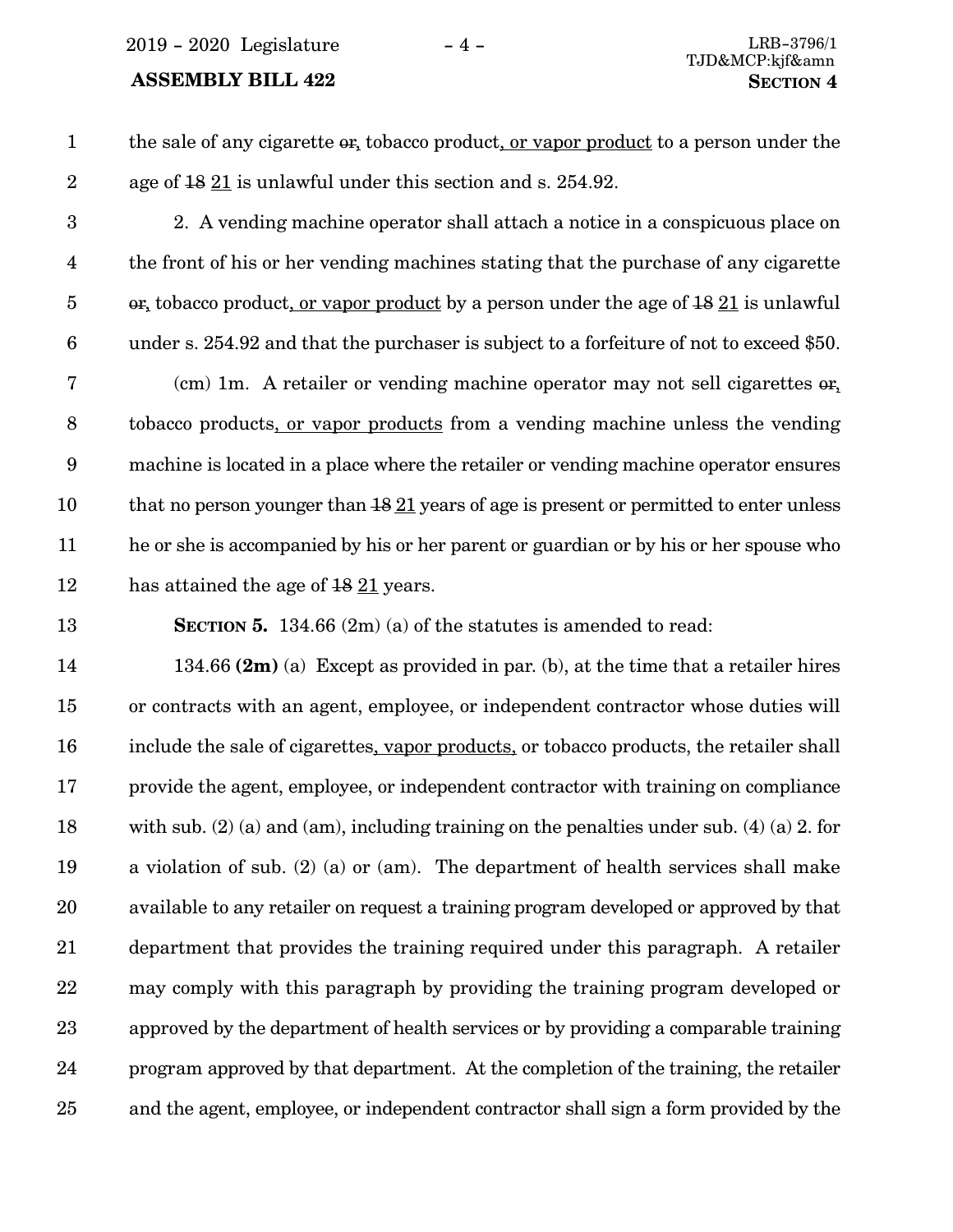department of health services verifying that the agent, employee, or independent contractor has received the training, which the retailer shall retain in the personnel file of the agent, employee, or independent contractor. 1 2 3

4

**SECTION 6.** 134.66 (3) of the statutes is amended to read:

134.66 **(3)** DEFENSE; SALE TO MINOR. Proof of all of the following facts by a retailer, manufacturer, distributor, jobber, or subjobber, an agent, employee, or independent contractor of a retailer, manufacturer, distributor, jobber, or subjobber, or an agent or employee of an independent contractor who sells cigarettes or, tobacco products, or vapor products to a person under the age of 18 21 is a defense to any prosecution, or a complaint made under s. 134.65 (7), for a violation of sub. (2) (a): 5 6 7 8 9 10

25

(a) That the purchaser falsely represented that he or she had attained the age of 18 21 and presented an identification card. 11 12

(b) That the appearance of the purchaser was such that an ordinary and prudent person would believe that the purchaser had attained the age of  $1821$ . 13 14

(c) That the sale was made in good faith, in reasonable reliance on the identification card and appearance of the purchaser and in the belief that the purchaser had attained the age of 18 21. 15 16 17

**SECTION 7.** 139.345 (3) (a) (intro.) of the statutes is amended to read: 18

139.345 **(3)** (a) (intro.) Verifies the consumer's name and address and that the consumer is at least 18 21 years of age by any of the following methods: 19 20

**SECTION 8.** 139.345 (3) (b) 2. of the statutes is amended to read: 21

139.345 **(3)** (b) 2. That the consumer understands that no person who is under 18 21 years of age may purchase or possess cigarettes or falsely represent his or her age for the purpose of receiving cigarettes, as provided under s. 254.92. 22 23 24

**SECTION 9.** 139.345 (7) (a) of the statutes is amended to read: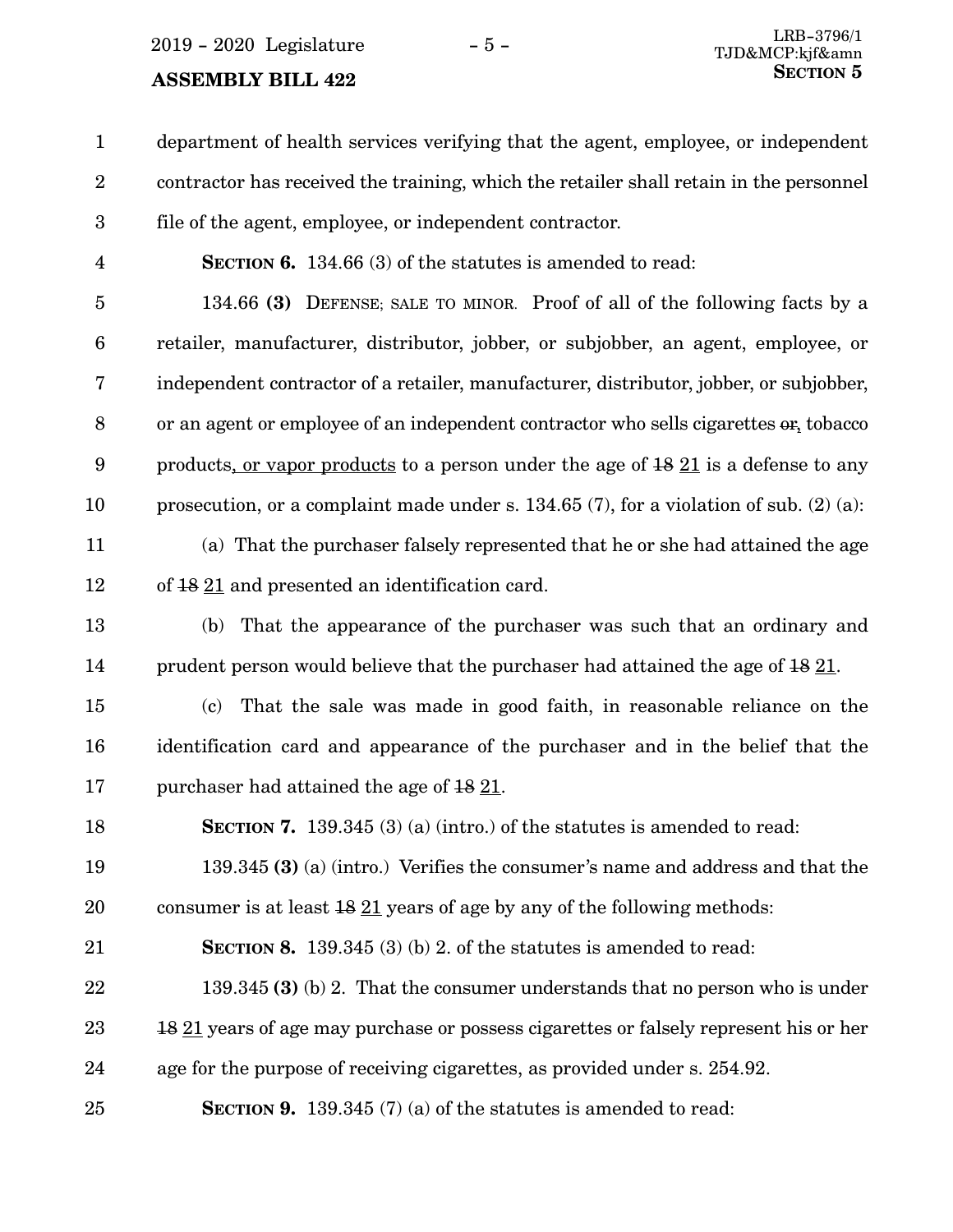### **ASSEMBLY BILL 422 SECTION 9**

| $\mathbf{1}$            | 139.345 (7) (a) No person may deliver a package of cigarettes sold by direct                 |
|-------------------------|----------------------------------------------------------------------------------------------|
| $\boldsymbol{2}$        | marketing to a consumer in this state unless the person making the delivery receives         |
| $\boldsymbol{3}$        | a government issued identification card from the person receiving the package and            |
| $\overline{\mathbf{4}}$ | verifies that the person receiving the package is at least $1821$ years of age. If the       |
| $\overline{5}$          | person receiving the package is not the person to whom the package is addressed, the         |
| $6\phantom{.}6$         | person delivering the package shall have the person receiving the package sign a             |
| 7                       | statement that affirms that the person to whom the package is addressed is at least          |
| $\,8\,$                 | $1821$ years of age.                                                                         |
| $\boldsymbol{9}$        | <b>SECTION 10.</b> Subchapter IX (title) of chapter 254 [precedes 254.911] of the            |
| 10                      | statutes is amended to read:                                                                 |
| 11                      | <b>CHAPTER 254</b>                                                                           |
| 12                      | <b>SUBCHAPTER IX</b>                                                                         |
| 13                      | SALE OR GIFT OF CIGARETTES.                                                                  |
| 14                      | <b>NICOTINE PRODUCTS, VAPOR</b>                                                              |
| 15                      | PRODUCTS, OR TOBACCO                                                                         |
| 16                      | PRODUCTS TO MINORS                                                                           |
| 17                      | <b>SECTION 11.</b> 254.911 (11) of the statutes is created to read:                          |
| 18                      | $254.911$ (11) "Vapor product" has the meaning given in s. 139.75 (14).                      |
| 19                      | <b>SECTION 12.</b> 254.916 (2) (intro.) of the statutes is amended to read:                  |
| 20                      | 254.916 (2) (intro.) With the permission of his or her parent or guardian, a $\underline{A}$ |
| 21                      | person under 18 21 years of age, but not under 15 years of age, may buy, attempt to          |
| 22                      | buy, or possess any cigarette, nicotine product, or tobacco product, or vapor product        |
| 23                      | if all of the following are true:                                                            |
| 24                      | <b>SECTION 13.</b> 254.916 (2) (d) of the statures is created to read:                       |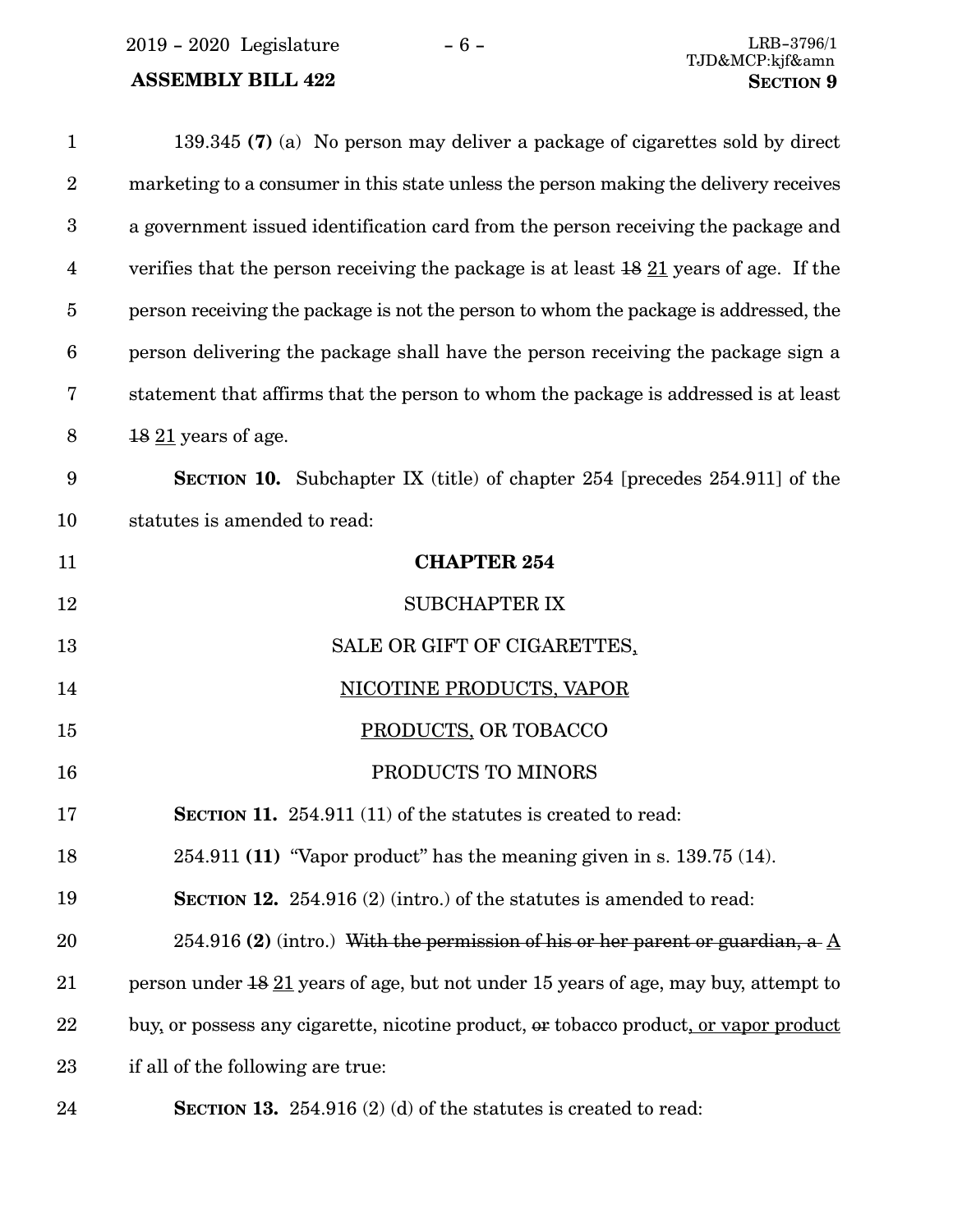2019 - 2020 Legislature - 7 -

### **ASSEMBLY BILL 422**

| $\mathbf{1}$     | $254.916$ (2) (d) If the person is under 18 years of age, he or she has obtained          |
|------------------|-------------------------------------------------------------------------------------------|
| $\boldsymbol{2}$ | permission from his or her parent or guardian to participate in the investigation.        |
| 3                | <b>SECTION 14.</b> 254.916 (3) (a), (b), (c) and (d) of the statutes are amended to read: |
| $\overline{4}$   | 254.916 (3) (a) If questioned about his or her age during the course of an                |
| $\overline{5}$   | investigation, the minor person under 21 years of age used in the investigation shall     |
| $6\phantom{1}6$  | state his or her true age.                                                                |
| 7                | (b) A minor person under 21 years of age may not be used for the purposes of              |
| $\,8\,$          | an investigation at a retail outlet at which the minor person is a regular customer.      |
| $\boldsymbol{9}$ | The appearance of a minor person under 21 years of age may not be<br>(c)                  |
| 10               | materially altered so as to indicate greater age.                                         |
| 11               | (d) A photograph or videotape of the minor person under 21 years of age used              |
| 12               | in the investigation shall be made before or after the investigation or series of         |
| 13               | investigations on the day of the investigation or series of investigations. If a          |
| 14               | prosecution results from an investigation, the photograph or videotape shall be           |
| 15               | retained until the final disposition of the case.                                         |
| 16               | <b>SECTION 15.</b> 254.916 (3) (f) 2. of the statures is amended to read:                 |
| 17               | $254.916$ (3) (f) 2. The age of the minor person under 21 years of age used in the        |
| 18               | investigation.                                                                            |
| 19               | <b>SECTION 16.</b> 254.92 (title) of the statutes is amended to read:                     |
| 20               | 254.92 (title) Purchase or possession of cigarettes or, tobacco products,                 |
| 21               | nicotine products, or vapor products by person under 18 21 prohibited.                    |
| 22               | SECTION 17. 254.92 (1) of the statutes is amended to read:                                |
| 23               | 254.92 (1) No person under $\frac{18}{21}$ years of age may falsely represent his or her  |
| 24               | age for the purpose of receiving any cigarette, nicotine product, or tobacco product,     |
| 25               | <u>or vapor product</u> .                                                                 |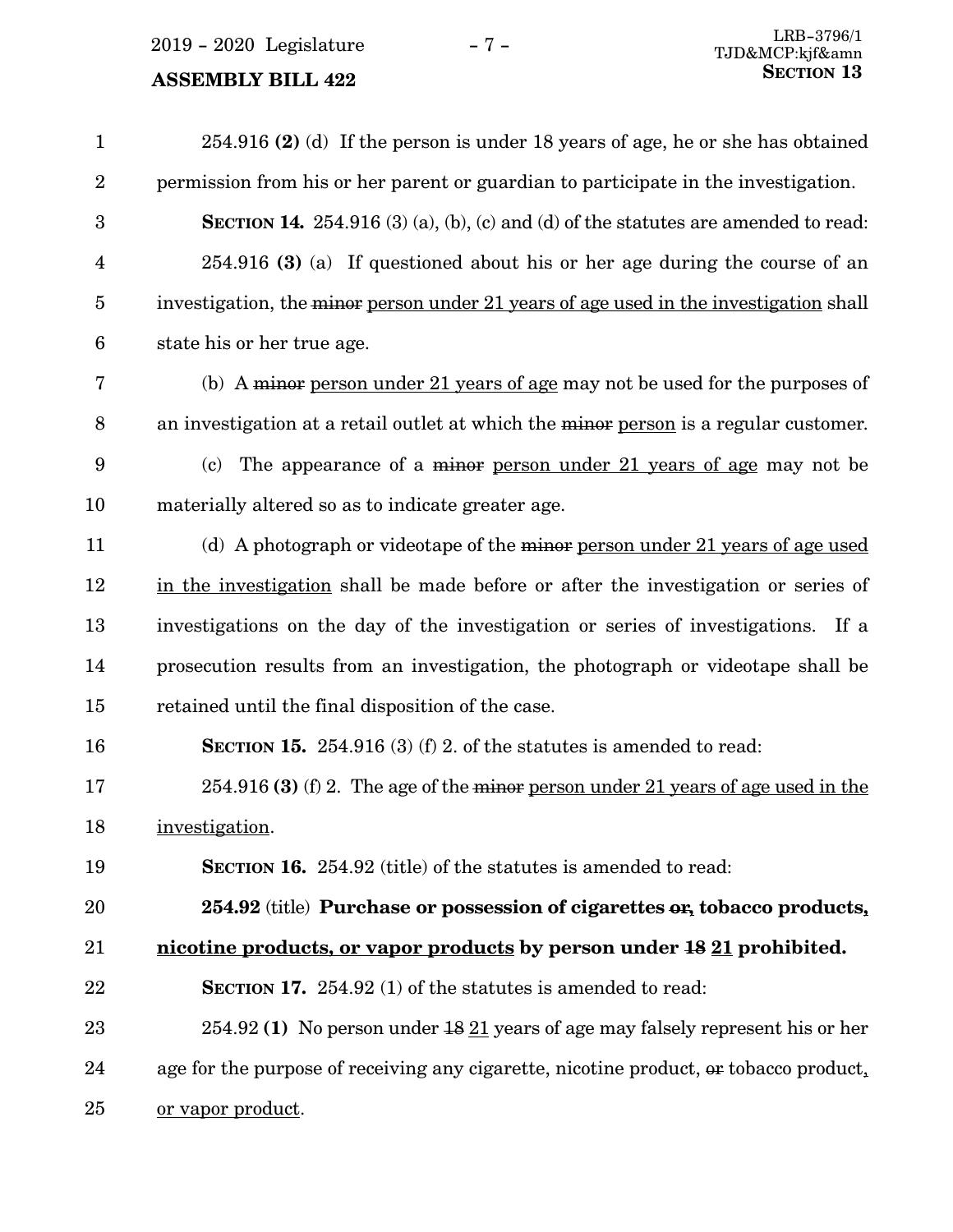2019 - 2020 Legislature -  $8$  -

## **ASSEMBLY BILL 422**

| $\mathbf{1}$            | <b>SECTION 18.</b> 254.92 (2) of the statutes is amended to read:                        |
|-------------------------|------------------------------------------------------------------------------------------|
| $\overline{2}$          | 254.92 (2) No person under $18$ $21$ years of age may purchase, attempt to               |
| $\boldsymbol{3}$        | purchase, or possess any cigarette, nicotine product, or tobacco product, or vapor       |
| $\overline{\mathbf{4}}$ | product except as follows:                                                               |
| $\overline{5}$          | (a) A person under $\frac{18}{21}$ years of age may purchase or possess cigarettes,      |
| $6\phantom{.}6$         | nicotine products, or tobacco products, or vapor products for the sole purpose of resale |
| 7                       | in the course of employment during his or her working hours if employed by a             |
| $\, 8$                  | retailer.                                                                                |
| $9\phantom{.0}$         | (b) A person under $18 \underline{21}$ years of age, but not under 15 years of age, may  |
| 10                      | purchase, attempt to purchase or possess cigarettes, nicotine products, or tobacco       |
| 11                      | products, or vapor products in the course of his or her participation in an              |
| 12                      | investigation under s. 254.916 that is conducted in accordance with s. 254.916 (3).      |
| 13                      | <b>SECTION 19.</b> 254.92 $(2m)$ (intro.) of the statutes is amended to read:            |
| 14                      | 254.92 (2m) (intro.) No person may purchase cigarettes, tobacco products, or             |
| 15                      | nicotine products, or vapor products on behalf of, or to provide to, any person who is   |
| 16                      | under $1821$ years of age. Any person who violates this subsection may be:               |
| 17                      | <b>SECTION 20.</b> 254.92 (3) of the statutes is amended to read:                        |
| 18                      | 254.92 (3) A law enforcement officer shall seize any cigarette, nicotine product,        |
| 19                      | or tobacco product, or vapor product that has been sold to and is in the possession of   |
| 20                      | a person under $1821$ years of age.                                                      |
| 21                      | <b>SECTION 21. Initial applicability.</b>                                                |
| 22                      | (1) This act first applies to purchases, attempts to purchase, possession, and           |
| 23                      | false representations of age for the purpose of receiving any cigarette, nicotine        |
| 24                      | product, tobacco product, or vapor product by persons under the age of 21 on the         |
| 25                      | effective date of this subsection and to sales or the provision of cigarettes, nicotine  |